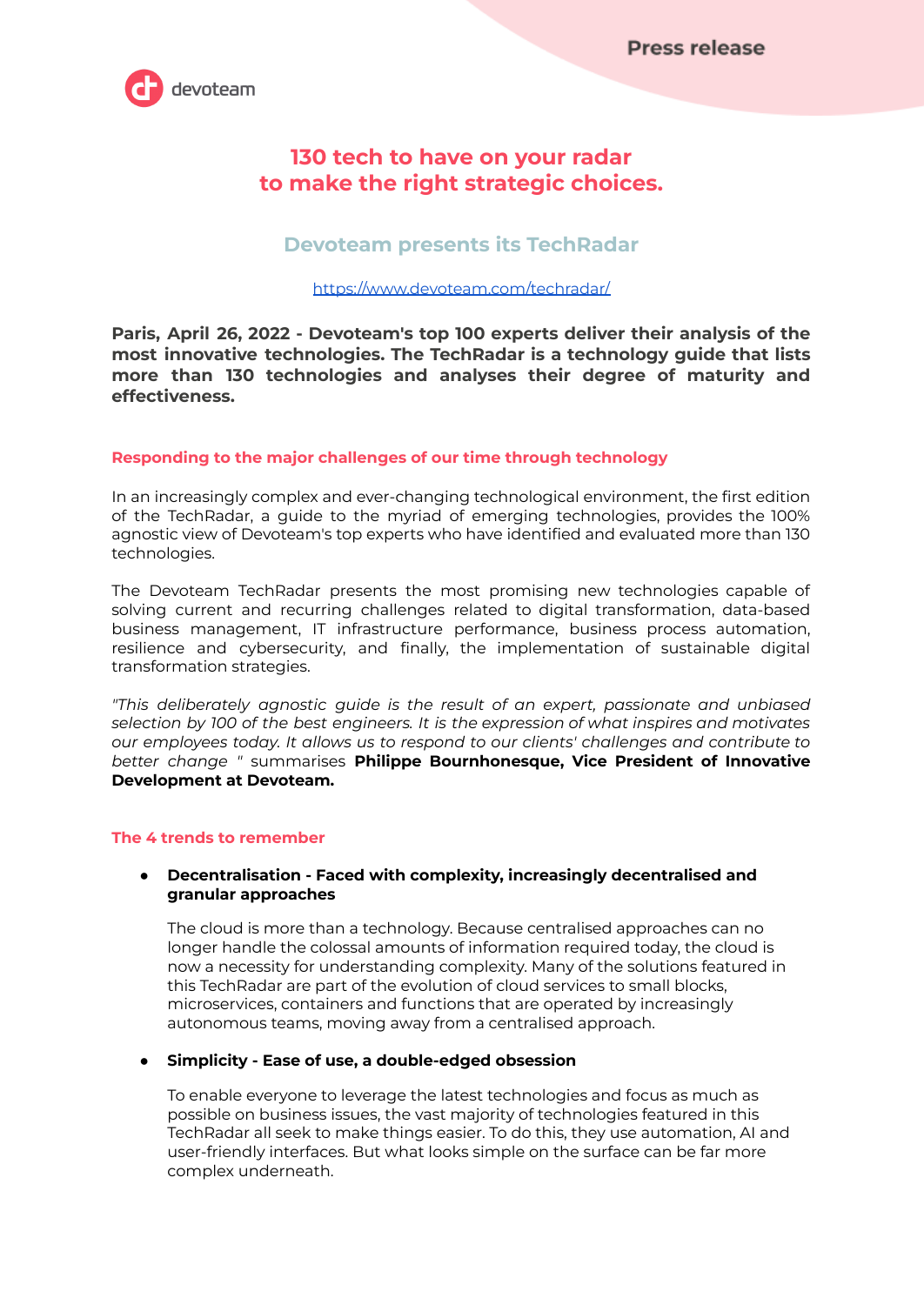

## ● **Speed - In a world of speed, technology sets the pace**

Timing is the most crucial aspect of any modern business, especially with the rise of lean design and agile go-to-market strategies. Consequently, speed is the common denominator for the technologies in the Devoteam TechRadar. As many of the featured technologies are open-source, we can expect that they will grow as fast as the community needs them to.

## ● **Sustainability - Sustainable development, a still emerging concern**

As technology affects all aspects of life, it is natural that all aspects of life should in turn affect technology. Technology is now expected to confront the sustainability issues facing our society. Sustainability will continue to be a top priority for all technology players, regardless of their size.

## **A first edition true to Devoteam's promise to provide technology for better change**

Devoteam also wants to promote positive technology and prove that it is essential for a better future. This is the ambition of the brand manifesto. Contrary to preconceived ideas about technology, Devoteam emphasises the best it has to offer and what it is: a catalyst for better and sustainable change.

*"At Devoteam, we believe that the answer to the major challenges of our time can only be addressed through technology. But we also believe that we can only build a better, more prosperous, peaceful and sustainable world if we are guided by strong values. Some of these are already bringing about major transformations, others are still known only to a few specialists, but all have the potential to be, right now, the fundamental building blocks of a better future for companies, for their employees and for the world in general. It is crucial for organisations to have them on their radar,"* concludes **Philippe Bournhonesque.**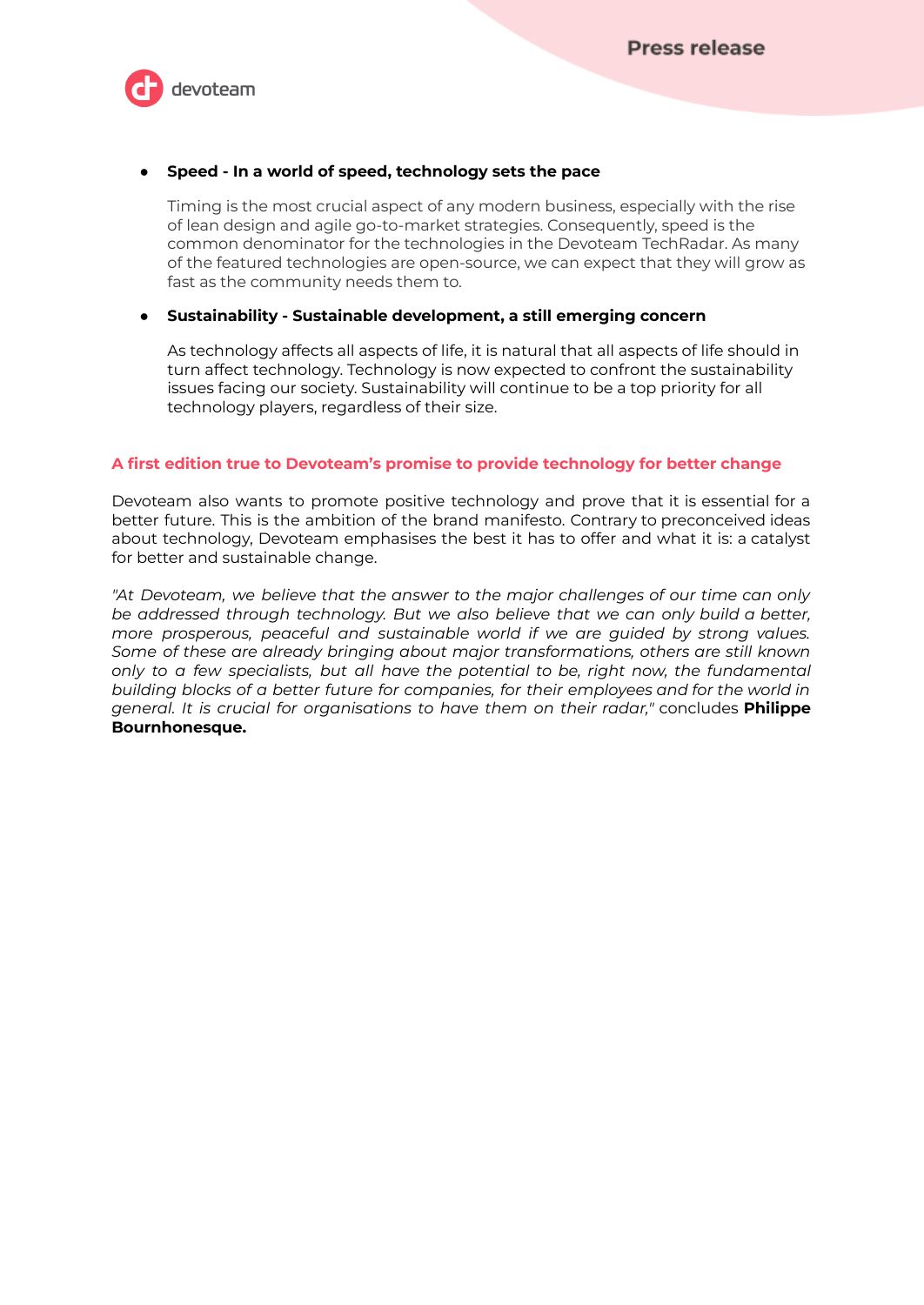

# **Devoteam TechRadar: technologies to watch in 2022 Close-up on the content of the Devoteam 2022 TechRadar**

## <https://www.devoteam.com/techradar/>



#### *TechRadar Devoteam at a glance*

Devoteam has identified 6 technological playgrounds. For each technological playground, the TechRadar answers the following questions: Do the technologies listed put us on the path to a better future? Or do they risk leading us down the wrong path?

#### **1. Trust and Cybersecurity,** *Resilience and cybersecurity*

*Without proper security and compliance measures, organisations expose themselves to considerable damage* and a lack of trust from their customers. A culture of cybersecurity must become a fundamental part of every *level of the organisation, from strategic choices to daily practices.*

#### **2. Distributed Cloud,** *IT infrastructure for new growth opportunities*

The cloud has become the key tool for implementing new business models, new ways of working and new *lifestyles at scale. It requires the implementation of solid governance, which must be supported.*

#### **3. Data-Driven Intelligence,** *Data is only valuable if it feeds into decision making and translates into action*

*The emergence of numerous technologies that smooth out the technical complexities linked to data and the multiplication of tools accessible to non-specialists, can give a tremendous acceleration to the culture and use* of data in companies. This goes hand in hand with new ethical and societal responsibilities to avoid any drift.

#### **4. Digital Business and Products,** *Re-inventing the company by adopting digital codes*

*Today, technologies have reached a level of maturity that truly gives companies the opportunity to transform themselves with and around digital. However, they remain a tool and therefore a means to an end.*

#### **5. Business Automation,** *Business process automation*

Putting people at the heart of technology is key to not depending on machines. By combining technology with *creativity and data, the full potential of digital transformation can be realised.*

#### **6. Sustainability Enabled by Digital,** *Technology at the service of the responsible company*

*If dematerialisation allows us to save natural resources, we must not forget that our own environmental footprint (greenhouse gas emissions, but also water, metals, pollution...) is growing at an unsustainable rate. The culture of accelerated obsolescence of technologies must be questioned.*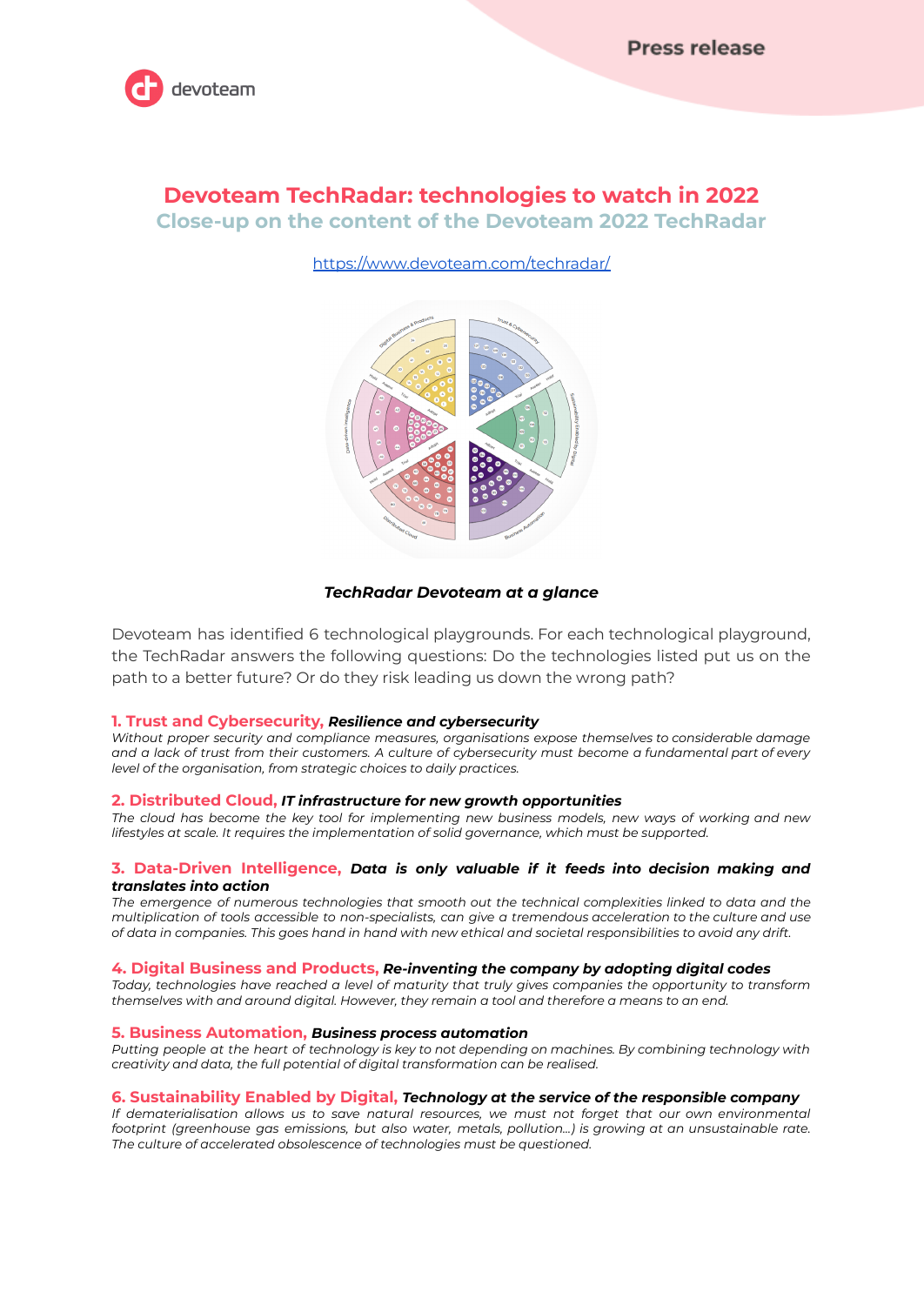devoteam

Each technology is then evaluated according to 4 levels of maturity:

- **Hold**: Proceed with caution. Devoteam experts recommend waiting to see how the technology evolves.
- **Assess**: Worth exploring to understand how it might affect the user organisation.
- **Trial**: Worth pursuing. Try this technology on a beta project to understand how to deploy it on a larger scale.
- **Adopt**: Devoteam experts are convinced that the industry should adopt this technology and are already using it when appropriate in their projects.

| <b>Trust &amp;</b><br><b>Cybersecurity</b>                                                                                                                                                                                                                                                                               | <b>Distributed</b><br>Cloud                                                                                                                                                                                                                                                                                                                                                                                                                                                                                                                                                                        | <b>Data-Driven</b><br><b>Intelligence</b>                                                                                                                                                                                                                                                                                                                                                         | <b>Digital Business</b><br>& Products                                                                                                                                                                                                                                                                                                                                                                        | <b>Business</b><br><b>Automation</b>                                                                                                                                                                                                                                                                                                                                                                           | <b>Sustainability</b><br><b>Enabled by</b><br><b>Digital</b>                                                                                                                                                                |
|--------------------------------------------------------------------------------------------------------------------------------------------------------------------------------------------------------------------------------------------------------------------------------------------------------------------------|----------------------------------------------------------------------------------------------------------------------------------------------------------------------------------------------------------------------------------------------------------------------------------------------------------------------------------------------------------------------------------------------------------------------------------------------------------------------------------------------------------------------------------------------------------------------------------------------------|---------------------------------------------------------------------------------------------------------------------------------------------------------------------------------------------------------------------------------------------------------------------------------------------------------------------------------------------------------------------------------------------------|--------------------------------------------------------------------------------------------------------------------------------------------------------------------------------------------------------------------------------------------------------------------------------------------------------------------------------------------------------------------------------------------------------------|----------------------------------------------------------------------------------------------------------------------------------------------------------------------------------------------------------------------------------------------------------------------------------------------------------------------------------------------------------------------------------------------------------------|-----------------------------------------------------------------------------------------------------------------------------------------------------------------------------------------------------------------------------|
| <b>ADOPT</b><br>Aviatrix<br>Azure Sentinel<br>Checkmarx<br>CryptoNext<br>CyberArk<br>ForgeRock<br>HashiCorp Vault<br>Microsoft Defender<br>Okta<br>Omada<br><b>ReachFive</b><br>Usercube<br><b>ASSESS</b><br>Cryptosense<br>Deep Instinct<br>Devo<br>Lacework<br>Otorio<br>SALT<br><b>TRIAL</b><br>Darktrace<br>Netskope | <b>ADOPT</b><br>Ansible<br>Anthos<br>AWS Lambda<br>Azure Arc<br><b>Azure Functions</b><br>Google Cloud<br><b>Functions</b><br>HashiCorp Terraform<br>Helm<br><b>Istio</b><br>Kind<br>Kubernetes<br>Portainer.io<br><b>ASSESS</b><br>AWS CDK<br><b>AWS Outposts</b><br>Cloud souverain<br>Dapr<br>HashiCorp Consul<br>HashiCorp Nomad<br>HashiCorp Waypoint<br>Pulumi<br><b>TRIAL</b><br>Cilium<br>Crossplane<br>Flexera<br>Knative<br>Kubecost<br>Lens<br>Mist.io<br><b>Pixie</b><br>Spinnaker<br><b>VMware Cloud</b><br>Foundation<br><b>HOLD</b><br>Azure Stack<br>Hub/Azure Stack HCI<br>Puppet | <b>ADOPT</b><br>Altervx<br>Apache Kafka<br>Apache Spark<br><b>AutoML</b><br>Azure Synapse<br>Analytics<br>Databricks<br>Data Mesh<br>Delta Lake<br>Informatica<br>Google Data Cloud<br>Looker<br>Microsoft Power BI<br>Olik<br>Snowflake<br>Tableau<br>Talend<br><b>ASSESS</b><br>Alation<br>Anomalo<br>Collibra<br>Dataiku<br>Fivetran<br><b>TRIAL</b><br>Airbyte<br>AWS OLDB<br>dbt<br>Kubeflow | <b>ADOPT</b><br>Angular<br>Apigee<br><b>CAST Highlight</b><br>Flutter<br>Kotlin<br>MongoDB<br>MuleSoft<br>OpenAPI / Swagger<br>PostgreSQL<br>React.is<br><b>ASSESS</b><br>Deno<br>Robot Framework<br><b>Rust</b><br><b>TRIAL</b><br>ArgoCD<br>Cypress<br><b>GKE Autopilot</b><br>Go (Golang)<br>GraphQL<br><b>JHipster</b><br>Ouarkus<br>Scala<br>SOPS<br>Storybook<br>Vue.js<br><b>HOLD</b><br>Azure DevOps | <b>ADOPT</b><br>Automation<br>Anvwhere<br><b>Blue Prism</b><br>AWS Step Function<br>Celonis<br><b>NICE</b><br>Nintex<br>OutSystems<br>Power Apps<br>Power Automate<br><b>UiPath</b><br><b>ASSESS</b><br>Dvdu<br>OpenRPA (Open IAP)<br>Rasa<br>TRIAL<br>AiFi<br>Appsheet<br>AutomationHer<br>Bizagi<br>Hyperscience<br>Kryon<br>Power Virtual Agents<br>Rocket.chat<br>RPA Supervisor<br><b>VOSK</b><br>Workato | <b>ASSESS</b><br><b>FcoVadis</b><br>ZutaCore<br><b>TRIAL</b><br>Aquaro<br>Google Carbon<br>Assessment<br>Energisme<br>Microsoft Cloud for<br>Sustainability<br>Salesforce Net Zero<br>Cloud<br>ServiceNow<br>Integrated ESG |

## **Methodology:**

Devoteam's TechRadar pools together the company's collective intelligence and culture of continuous learning built up over more than 25 years, and it will continue to evolve over the coming years based on employee and client feedback. At Devoteam, we encourage our employees to be curious and offer an environment for continuous learning and networking to stimulate innovation to help solve business and societal challenges. Devoteam TechRadar is a concrete result of this mindset. Its content is based on an impartial selection made by 63 of our best Tech Leaders. As such, it does not claim to be exhaustive. It is the expression of what inspires and motivates the company's employees